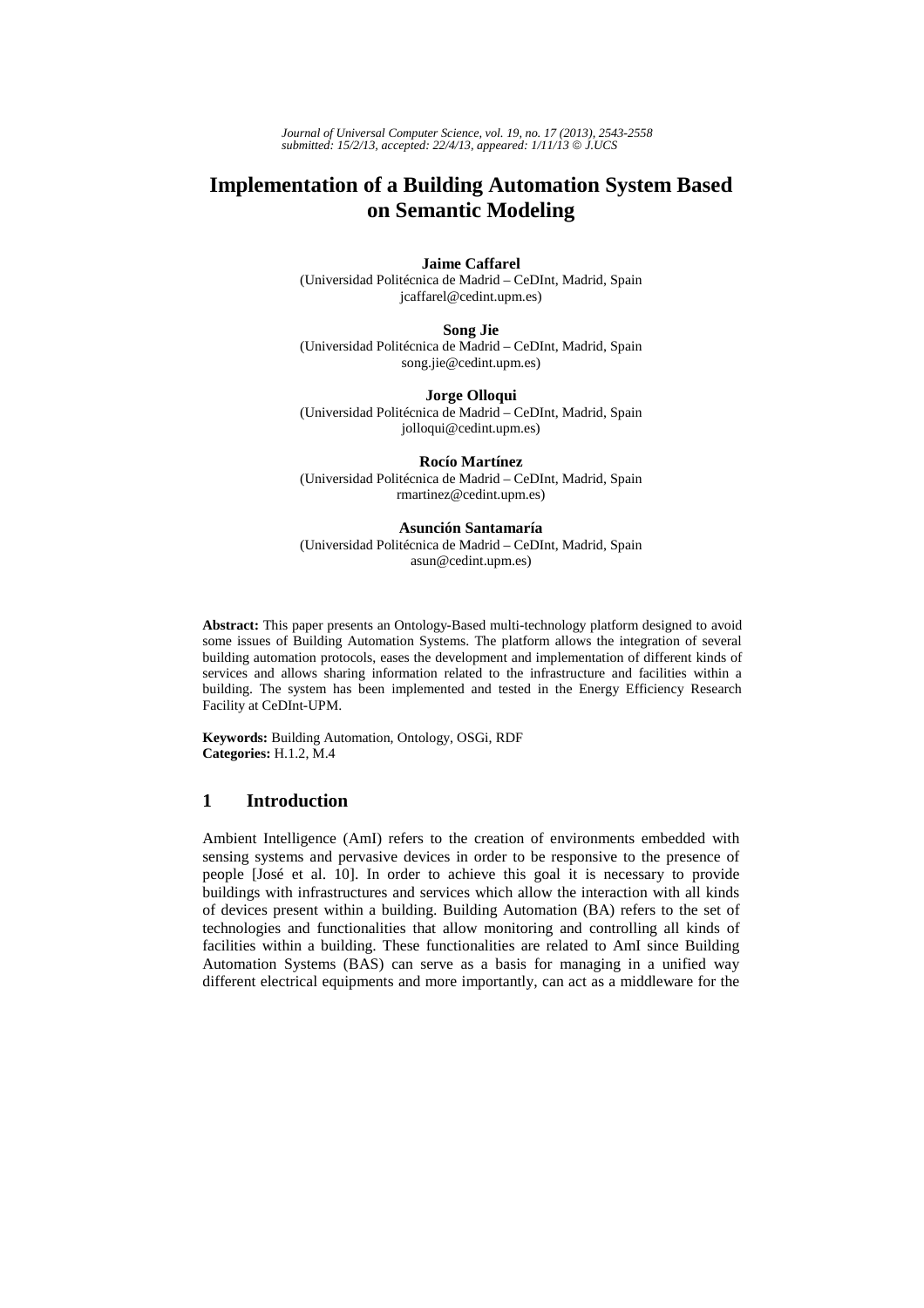development of services since they represent the lowest link point of all the various technologies usually present in automated buildings.

Among other characteristics, BAS are able to monitor data collected from sensors and control electrical devices and systems such as lighting or Heating Ventilation and Air Conditioning (HVAC). Nevertheless, available commercial systems present several issues. On the one hand, interconnection among devices using different communication technologies is a complex and expensive task and it usually entails a reduction of functionalities compared to those available systems that support just a single technology [Pérez-Lombard et al. 07]. On the other hand, no additional external services can be added to these systems, limiting the development of future functionalities [Lihong 11]. Besides, commercial systems usually do not offer Application Programming Interfaces (APIs) in order to develop external applications or services.

In order to solve these issues, we propose an energy management system for buildings (Bat-MP), designed to ease the implementation of new applications and the integration of existing control systems within the building. The system mainly allows the development of different software services which can make use of the facilities present in the building. Bat-MP also enables the integration of different building control technologies, independently of the automation protocol used

The Bat-MP uses an ontology-based model to unify in a single data structure all the information related to building systems, devices and parameters measured, allowing data sharing and offering an open platform for the development of new services. Section 2 presents a general description of the building management system. In section 3, Bat-MP system architecture and its three main layers are detailed. In section 4, two implemented applications are described in order to test the feasibility of the platform with regards to energy applications. Finally, conclusions are presented in Section 5.

# **2 Related work**

Regarding Home Automation, there are other existing systems such as [Reinisch et al. 10] which is a multi-agent system focused primarily on energy efficiency and user comfort, and [Xu et al. 09], which focuses on cooperative service composition within home environments. A similar approach is [Haya et al. 04], which also uses a blackboard structure (see below) and a unified model in order to store the data but it uses a distributed system approach instead of a centralized one. The system described in [Bonino et al. 08] is implemented using OSGi and makes use of an ontology to represent the building model and devices. Nevertheless, the actions available through the API are executed over physical devices, instead of over physical magnitudes (parameters) within the building, hindering technological abstraction.

Regarding the ontology used in different systems, [Ploennings et al. 12] describes a BAS ontology which abstracts the devices' technological details from their common functionalities. In [Sommaruga et al. 05] a very similar approach to the concept of parameter used in Bat-MP is described, since devices are seen as black boxes and only the necessary functions are exposed. In [Chen et al. 04], the authors integrate different existing ontologies, creating a comprehensive one. However, the application does not cope with the integration of different home automation protocols and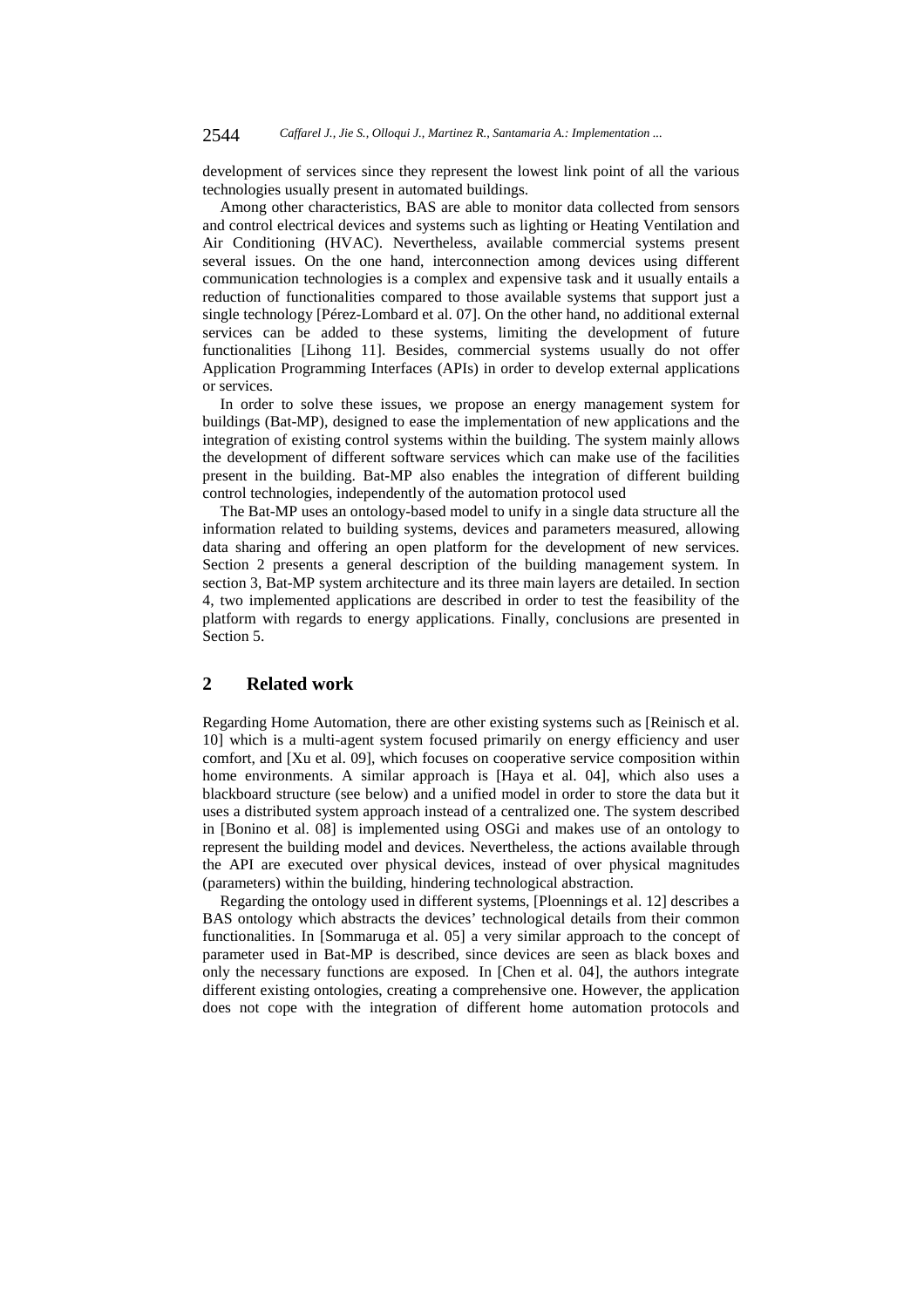technologies. In [Joo et al. 07], the authors create a basic ontology to describe the devices, environment and services in a Home Automation System. However, it does not consider the case that one device can be a sensor and an actuator at the same time and they can be used together or separately in different cases (for instance, some commercial thermostats combine sensing and control functionalities).

# **3 System description**

The main objective of Bat-MP is to provide an open and easy platform to develop applications and services for managing the smart home or building. For this purpose, the system has been designed over a central concept: parameter. In Bat-MP a parameter is a data element that represents a state or value that a device is able to get or set in the real world, e.g. on/off switch, setpoint temperature, measured temperature or brightness level. These basic data elements provide a common object to implement the different functionalities provided from several Building Automation technologies, and simplifies the development of applications and services. Parameters' use creates an abstraction layer for developers by isolating devices functionalities from managing its underlying technologies.

Regarding home and Building Automation applications, a centralized control topology offers some advantages over a distributed one. For instance, a centralized control approach increases the security of the system and allows handling concurrency and possible conflicts between different users, devices or applications that try to access the same resources. Moreover, a centralized control element provides a way to store additional information about devices location and functionalities, the building and its occupants, which enables the elaboration of more complex and intelligent applications and services. Finally, a central control element is required to seamless integrate other devices that are based on different Building Automation technologies such as BACnet, KNX, LonWorks or ZigBee. Bat-MP is a middleware which can be used as a platform for the development of external applications in order to make use of the building facilities. On the one hand the system is able to communicate with devices from various Building Automation Technologies (connected to Bat-MP through an IP network) by means of different specific software modules. On the other hand, the system offers an abstraction layer of the devices and physical magnitudes within the building in order for external applications to interact with them. Figure 1 shows the System general structure.

Supported building automation protocols in Bat-MP are: LonWorks, KNX, ModBus, BACnet EnOcean, IPv6 over Low Power Personal Area Networks <sup>1</sup> (6LoWPAN) and X10, although it could also be expanded to support other ones.

<sup>1</sup> http://datatracker.ietf.org/wg/6lowpan/charter/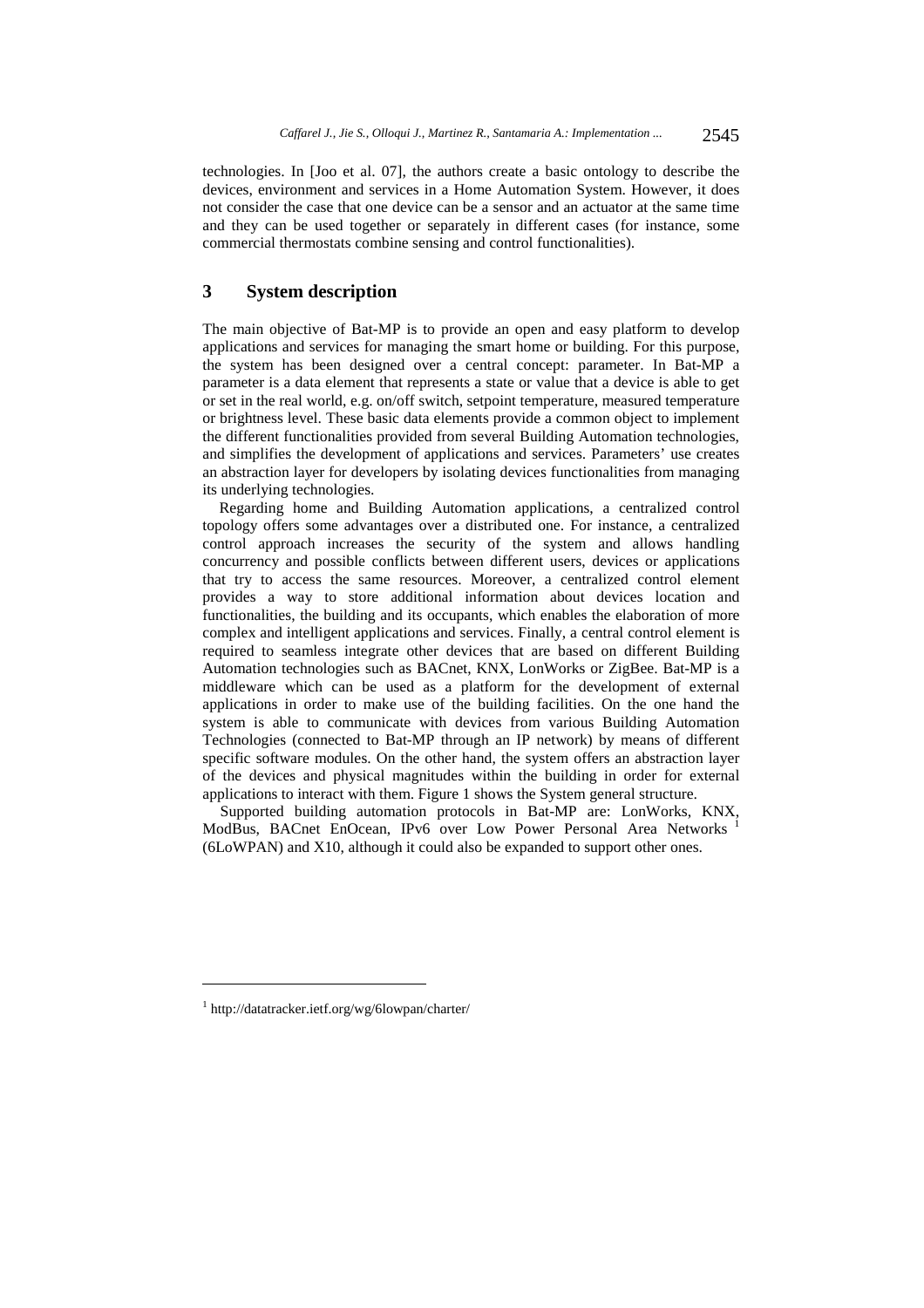

*Figure 1: System architecture* 

# **4 Bat-MP (Building Management Platform)**

The Bat-MP consists of a Java-based management platform connected to the different control technologies inside a building through an IP-based local area network. The system has been designed as a middleware aimed to support different kinds of applications which can thereby manage all the building systems using home automation protocols. The main purpose of the middleware is to provide resources and tools to develop services focused on energy efficiency within every building. This approach requires the middleware to solve the following issues:

- Allow interaction with different network protocols used in building automation, such as KNX, LonWorks, BACNet, or ModBus, in a unified way [Wong et al. 05].
- Provide a model to represent heterogeneous information of the building such as physical quantities, devices location, control information or user actions and the relationships among all of them [Gómez-Pérez 04].
- Allow third-parties to develop new applications which make use of the system in order to manage the building devices, needless to know low-level technological aspects.

To meet these requirements, the system has been designed in four layers and is implemented using a blackboard-based structure [Mullineux 91].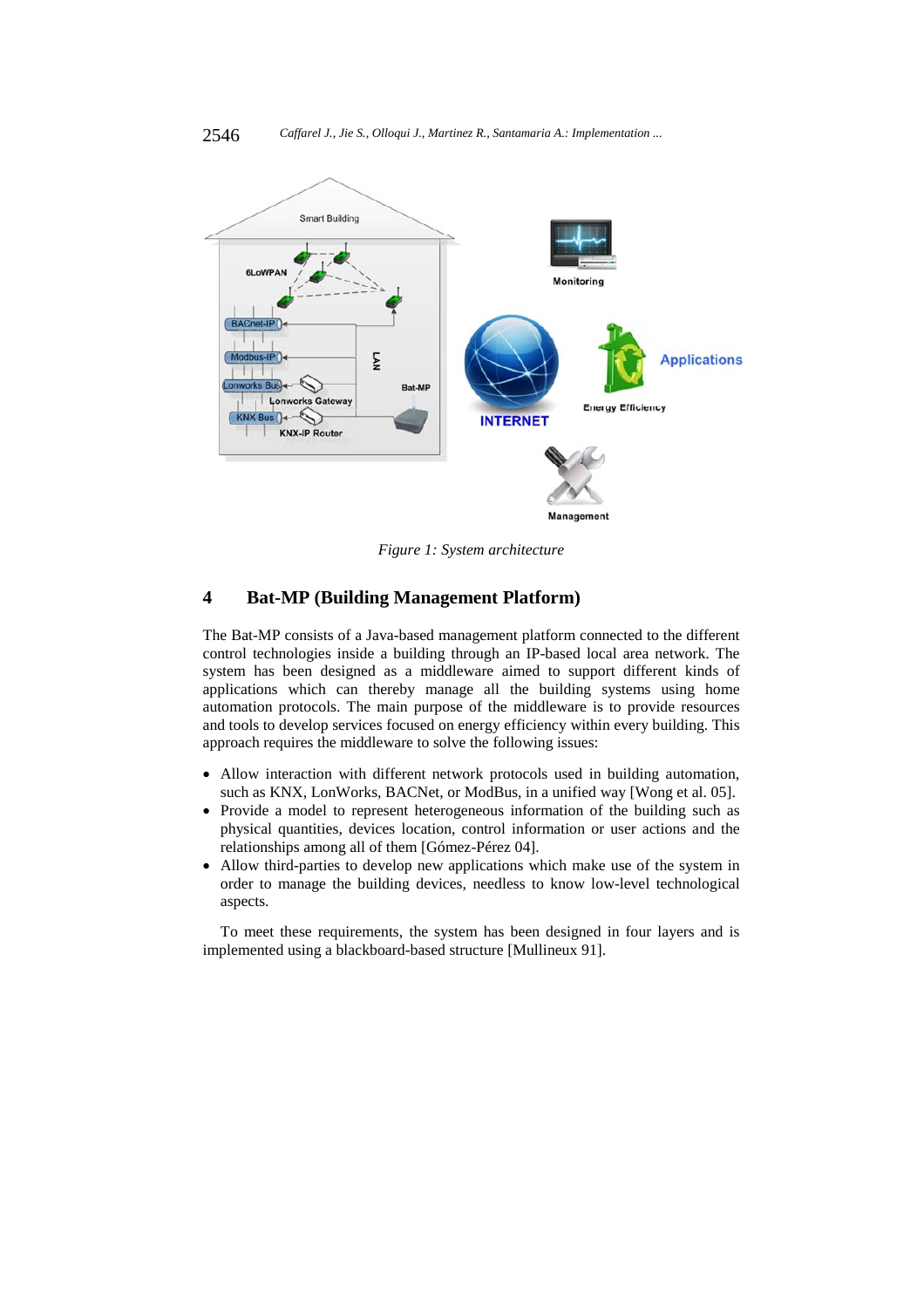

*Figure 2: Platform software architecture* 

# **4.1 Parameter blackboard**

This layer provides a common space for sharing parameter objects through the rest of the layers. Each parameter object triggers an event every time its value changes, providing an asynchronous communication between applications and technologies. When the Technology Manager receives a message from a Building Automation protocol informing that the state of a parameter has changed, it sets this new state in the parameter's value. This change causes an event that is captured by the Application Manager which informs the applications, and in the same way, whenever an application wants to set a parameter's value, the Technology Manager receives the event and sends a message to the corresponding Building Automation technology.

#### **4.2 Technology Manager**

The main goal of this layer is to ease the integration of different building technologies and protocols, as well as other information sources (for example, climate data web services providing weather forecast where the building is located). This objective is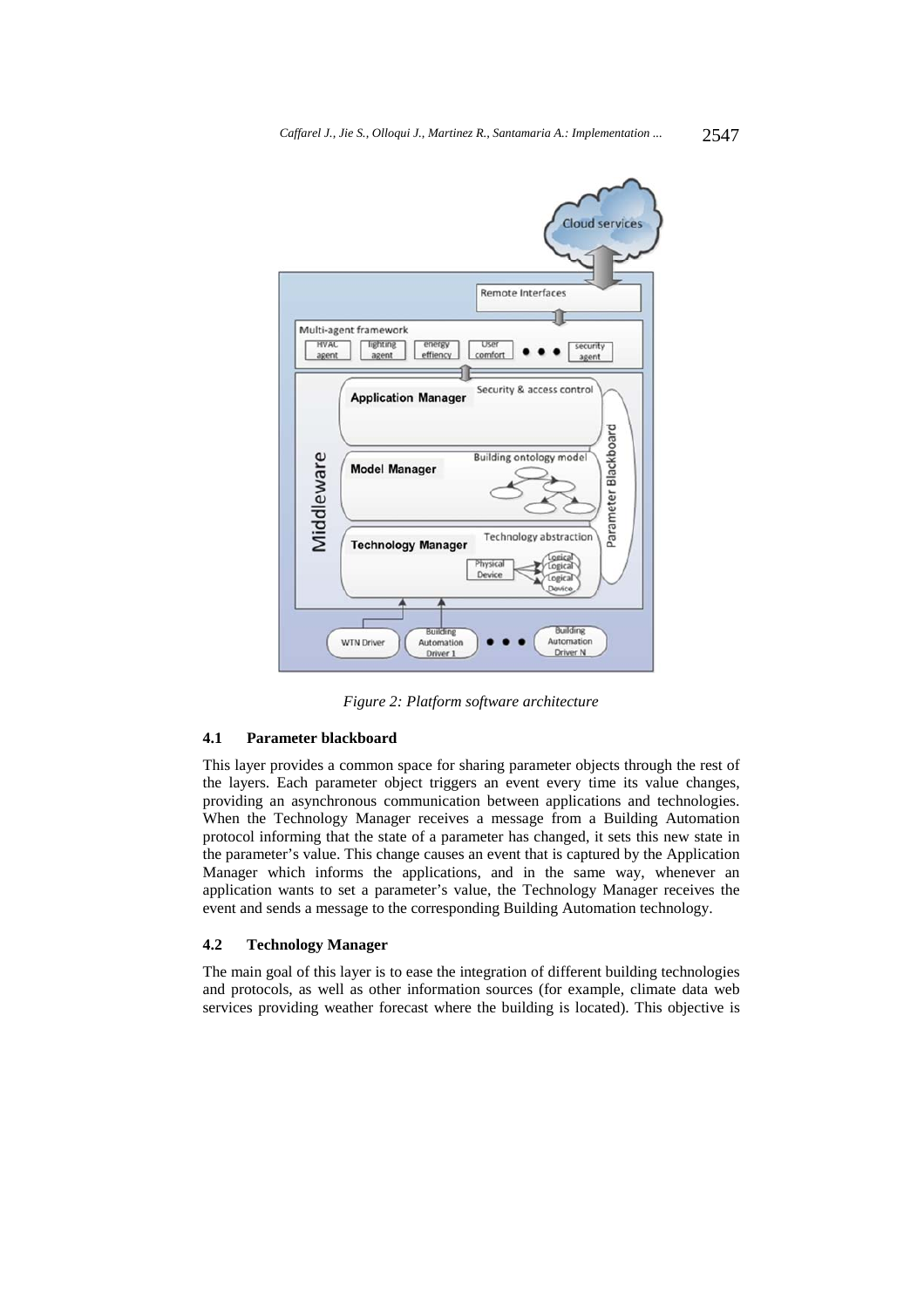achieved by the use of two concepts. The first one, Physical Device, defines each device or system using its control specific characteristics. The second one, Logical Device, is used to group and control different devices by their common functionalities or physical location. For instance, the set of lights which are located closer to a window can be controlled altogether independently of the rest of the lights within the room, by creating a Logical Device for them. Logical and Physical Devices are associated to one or more Parameters. Each Parameter represents a physical quantity or state (such as temperature, brightness level or on/off state) which can be directly modified by these devices. Technology Manager provides a way for external applications to interact with Parameters (i.e. physical magnitudes within the building) instead of over Physical or Logical Devices, abstracting the specific function details of each device.

Thus, Technology Manager provides an abstraction layer aiming the direct interaction with the physical quantities, since the control actions are described in terms of operations performed directly over the Parameter, not as actions performed over specific devices. For instance, a Parameter "Temperature" includes a set of functions to increase or decrease the temperature of a certain room or area. These functions are common to every Parameter "Temperature" within the building, independently of the HVAC systems installed. Parameters are shared with the upper layers through a common resource (Parameter Blackboard). Thereby upper layers (Service and the Model Manager) are allowed to interact with the devices and their functionalities transparently and independently of the underlying technology i.e. hiding the implementation details.

In order to test the platform in a real environment, a set of control drivers has been integrated in the technology manager. Provided that the Bat-MP has physical connection to a KNX bus, the Calimero-KNXnet/IP [Erb et al. 07] library allows the platform to communicate directly with KNX devices, without needing a KNX-IP gateway. LonWorks, ModBus, EnOcean and X10 drivers over IP have been implemented, letting the platform interact with existing facilities by means of gateways between IP and the specific bus of each technology. Besides, the Bat-MP allows interoperability with a 6LoWPAN [Kushalnagar et al. 07] wireless transducer network using Constrained Application Protocol (CoAP) as an application layer. 6LoWPAN is an adaptation layer to transmit header compressed IPv6 packets from over IEEE 802.15.4 networks, allowing IPv6 interoperability in low power and constrained devices. The use of this technology is becoming increasingly widespread among sensor and actuator networks [Han et al. 12]. On the other hand, Constrained Application Protocol<sup>2</sup> (CoAP) [Shelby et al. 11] provides a REST-based end-to-end communication protocol useful for constrained networks communication. CoAP is a lightweight protocol encapsulated in UDP which can be easily mapped to HTTP and implemented in Building Automation systems.

#### **4.3 Model Manager**

l

The amount of information that an intelligent building should manage includes the following:

<sup>2</sup> http://tools.ietf.org/html/draft-ietf-core-coap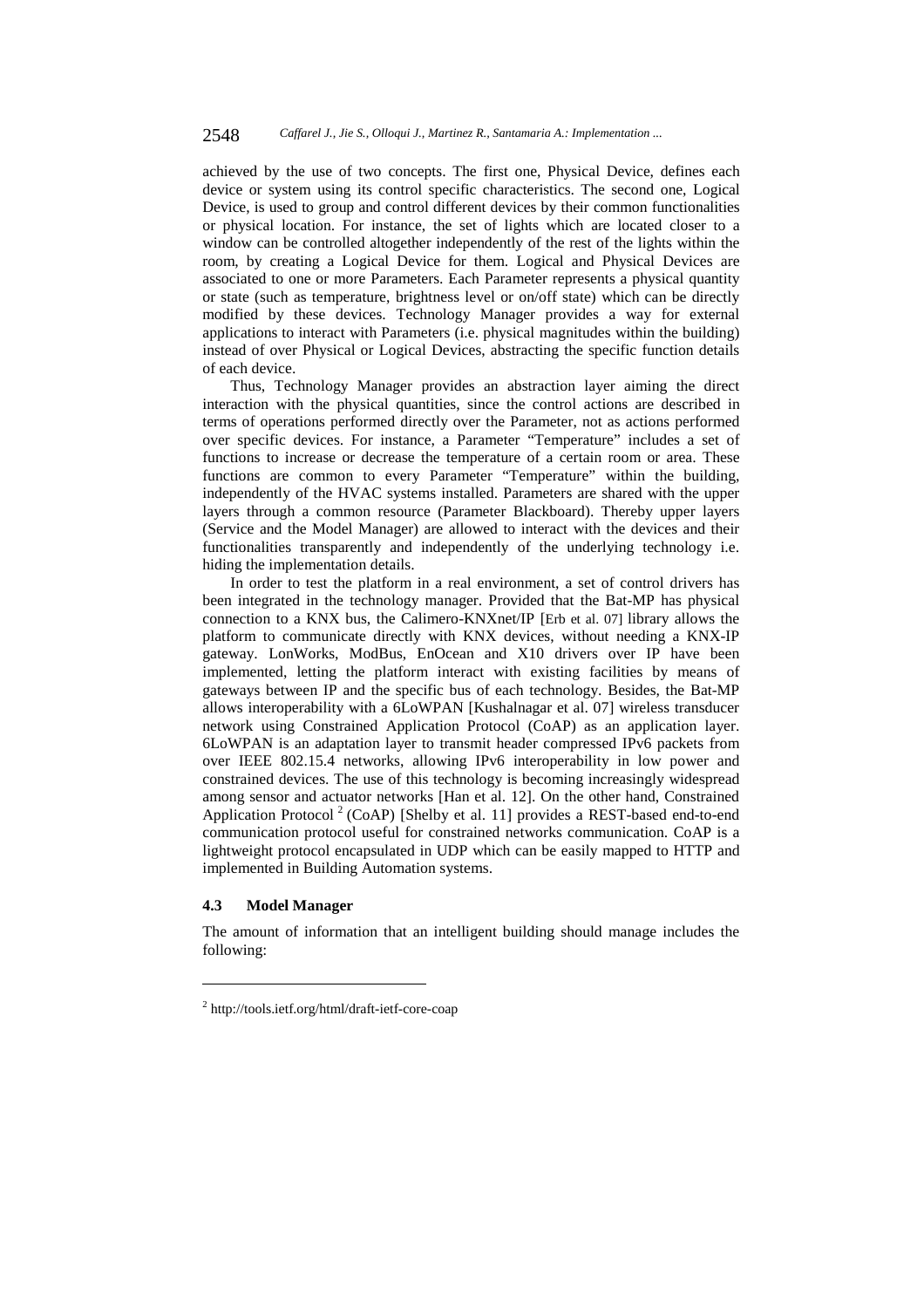- Building layout and structural characteristics such as the number of floors, number and distribution of rooms or geographical orientation (in the northern hemisphere, rooms facing south are generally warmer than those facing north).
- Information about the electric systems of the building, such as sensor networks, security devices and lighting or HVAC systems.
- Physical quantities which can be either measured or modified (or both), such as temperature, illumination level, electrical consumption or levels of gas, such as carbon monoxide.
- Information related to the use people make of the building, such as user timetable, specific usage of every area or user profile.
- Usage of the physical quantities by each application so that the system can make strategies about the priorities or the collaboration among them.

The use of ontologies to represent knowledge is becoming increasingly widespread [Staab et al. 09]. By using an ontology-based system, all the building data described above are stored in a structured way and the relationships between all of them are explicitly described. Besides, the use of ontologies enables interoperability between specific knowledge domains and offers a way to apply reasoning and inference mechanisms to the data model [Hervás et al. 10]. Furthermore, the use of ontologies allows the further publication, sharing and extension of the data model.

The Model Manager uses a Resource Description Framework (RDF) data model, which is a standard model for data interchange on the Internet which uses statements in the form of subject-predicate-object expressions, to describe all the entities, characteristics and properties of a building. An ontology-based model of the building has been developed in order to store all the information described above.

Existing ontologies such as Semantic Sensor Network<sup>3</sup> (SSN) are very specific and focused on sensor devices. Building Information Models (BIM) are vendorneutral exchange standard formats which are used to represent a highly precise model of a building, containing structural and functional characteristics of it. Nevertheless, their applicability regarding ontology-based systems present some issues such as the difficult implementation due to the amount of information needed to be taken into account [Guangbin et al. 11] or the lack of important concepts for energy analysis [Kofler et al. 10]. The ontology used to define the building contains all the necessary concepts describing the building layout and facilities. The main concepts of the model are:

 *Space*. A space within a building is an enclosed area by means of walls, windows, ceilings and floors. Every space has its own physical characteristics, such as size and geographical orientation (in case the space has windows, the direction they are facing). In order to simplify the modeling process of the building, the location of every space within it is only defined by the adjacent space and their orientation.

<sup>&</sup>lt;sup>3</sup> http://www.w3.org/2005/Incubator/ssn/wiki/Semantic\_Sensor\_Net\_Ontology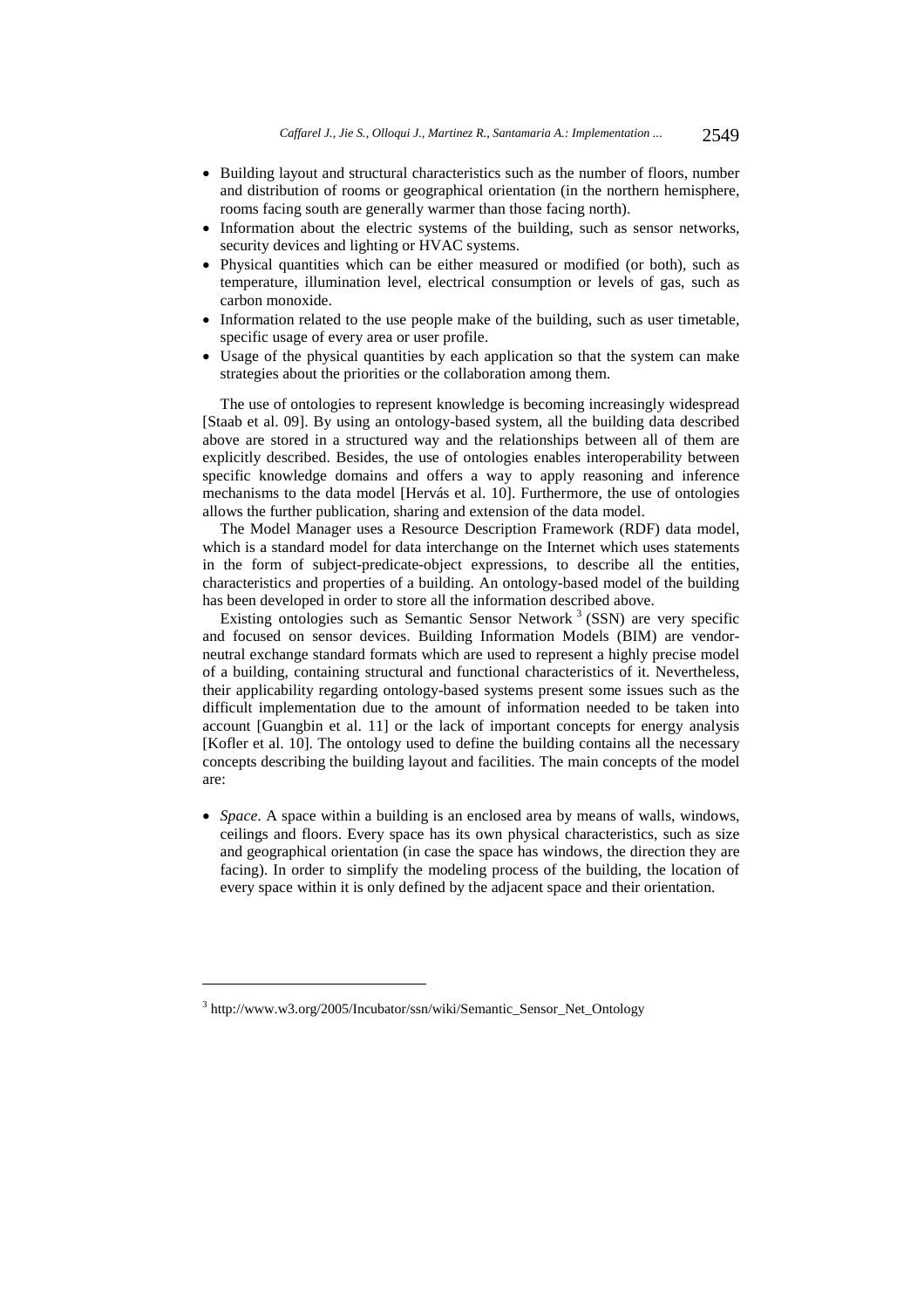- *Zone*. Sometimes, the spaces within a building are too extensive and a finer granularity is required. A zone represents a part of a space, which is managed independently from the other ones.
- *Device*. One device can be either a sensor (which gives a measurement of a physical quantity), an actuator (which can perform actions in order to change certain magnitudes inside a room, such as a light dimmer), or both, combining different functionalities. One room can contain zero or more devices. This concept of Device is corresponding to the "Logical Device" provided by the Technology manager.
- *Parameter*. A physical magnitude is represented as an object that contains information about its current value, the available actions over it and the units in which it is measured. Each parameter has, among others, "Measurement" attribute which stores the timestamp and the value of each measured physical quantity. The set of actions that can be performed over a parameter is determined by the devices present in the room. For instance, if a room contains a light installation that, due to its control technology, can just be switched on or off but not dimmed, only those two actions will be available in the parameter.
- *Measurement.* Each measurement represents a pair (value, timestamp) which stores the physical value of the parameter in a given timestamp.

This ontology describes devices and observations and all its associated concepts, focusing on the physical magnitudes and the actions that can be performed within each space. The Model Manager manages queries written in an RDF query language, validates them and retrieves the information from the database, allowing thereby the sharing of building data among different systems. The Model Manager uses the RDF Query Language SPARQL in order to manipulate the data stored in the database, considering that it is a W3C Recommendation  $4$  when implementing ontology databases.

#### **4.4 Application Manager**

The main purpose of this layer is to provide the different external services (Cloud Services) a simple and uniform way to access to the platform, allowing them to work with the abstract model of the building without having to know low-level technological details. For instance, if the purpose of a climate application is to control the temperature of a certain room or area, the application should only take into account physical quantities which are related to climate, independently of the control technologies of the devices.

With the aim of allowing the development of remote application, the Application Manager also provides a common interface to access to the Management Platform through the Internet. Thus, a web application has been implemented using a Service-

<sup>4</sup> http://www.w3.org/TR/rdf-sparql-query/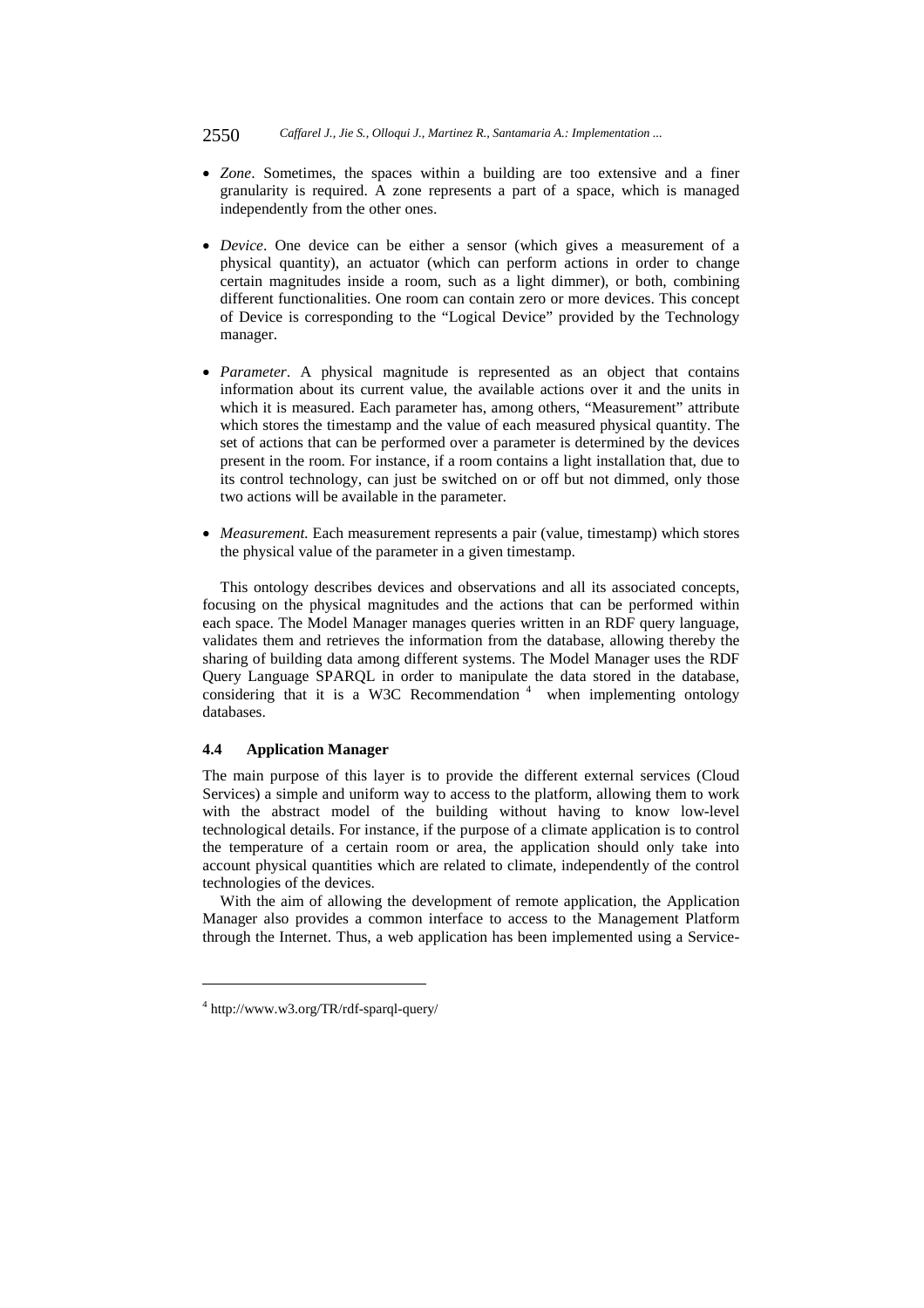Oriented Architecture (SOA). In this context, an application is every platformindependent program which interacts remotely with parameters and devices within the building through the interface provided by the Bat-MP. The SOA model is based on a message exchange process between the entities involved and allows a loosely coupled interaction between the applications and the platform. The main goal of this design model is to achieve an easier integration of different applications, using defined protocols to communicate with them. This approach gives the developer liberty to design applications using different technologies or programming languages, since the only communication requirement is the format of the messages to be exchanged. Particularly, Bat-MP messages consist of text-based documents written in XML containing information about the building, its parameters and the actions to be performed.

The main disadvantage of this approach is the lower efficiency compared to other highly coupled implementations, among other reasons, because a SOA architecture requires the use of longer messages between communication endpoints (in the case of Bat-MP, due to the XML format of the messages), thereby introducing a transmission overhead. Nevertheless, we consider that the possibility of an easy integration of different applications based on different technologies compensates for this drawback.

Once an application registers itself within the system, it can read or modify certain parameters according to the permissions the system administrator gives to it. In order to provide high flexibility to the application design, these permissions are explicitly assigned to three different objects: parameters, spaces within the building (each application has read or write permissions over particular building areas) and user role (not every user of the application can perform the same operations over parameters or spaces). The actions that an application can perform over a certain space or zone are also conditioned to the equipment available in that area. For instance, if a space has just a temperature sensor, the only available action related to the Parameter "temperature" will be a method to get the current temperature. If there were also a HVAC system, the available actions would be a set of methods to get, increase or decrease temperature.

The public interface offered by the Application Manager can be accessed using two different message formats, which are used mainly to describe actions over the parameters within the system.

The first method uses SPARQL queries to retrieve information about the parameters. When using this method, the application gets the ontology model of the building written in RDF so that it can perform queries over it. These RDF queries can be sent to the Application Manager in order to obtain information related to the building model and the parameters available. Thus, using a common description language like RDF combined with the implemented platform, a whole set of actions can be executed inside a building without needing to know highly specific details about the control systems present in the building.

The second method uses a format based on the Green Building XML<sup>5</sup> schema (gbXML). This schema is a non-proprietary XML-based standard designed to describe all the information about the building as well as the systems and devices

<sup>5</sup> http://www.gbxml.org/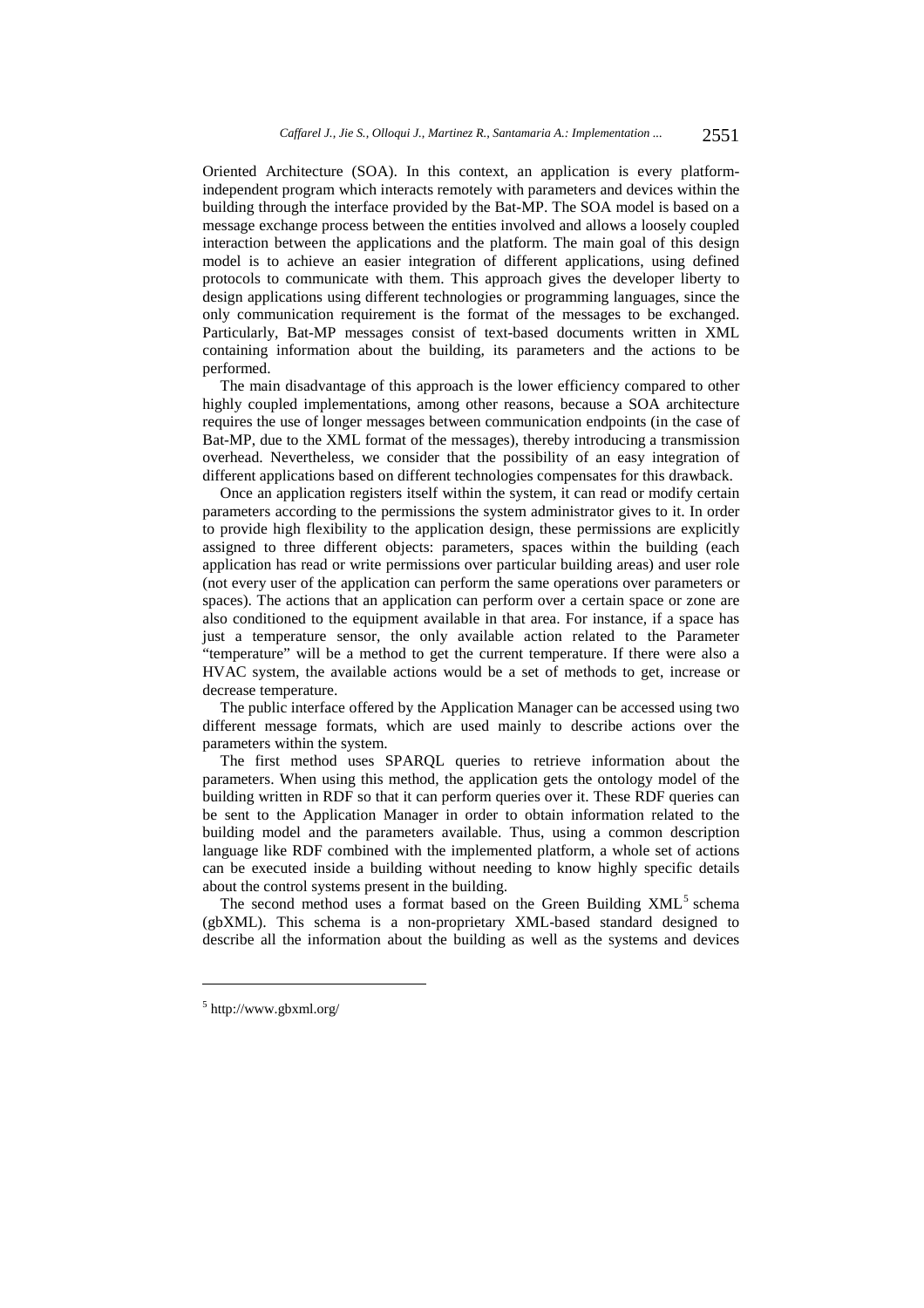inside it. The standard uses XML objects to describe properties of the building (geographical location, number of floors or surface area), information about physical magnitudes (temperature, lighting, etc.) and information of all the systems within the building. The Application Manager implements a REpresentational State Transfer (REST) interface in order for the external application to read information about parameters or spaces and to send control orders to interact with these parameters. By means of the definition of objects codified using this schema combined with the Application Manager interface it is possible for an external application to interact with the parameters it wants to read or modify.

The format used by Bat-MP to send measurements from the building devices and systems to the external applications is Sensor Markup Language  $<sup>6</sup>$  (SenML), which is</sup> a data model designed to represent simple measurements and information about devices. SenML was designed in order for constrained devices to send simple encoded sensor measurements, and it can be easily mapped to JavaScript Object Notation (JSON), XML and Efficient XML Interchange (EXI). In SenML, each message is structured as a single object with attributes containing an array of entries. Each entry contains the parameter identifier, the current value and the time when the measurement was taken. For instance, the following message represents the value of the parameters "current" and "voltage" at an unspecified time.

```
{"e":[ 
 { "n": "voltage", "u": "V", "v": 119.8 }, 
 { "n": "current", "u": "A", "v": 0.9 }], 
}
```
Although SenML is not suitable for representing highly complex data, this is not an issue due to the fact that more specific metadata about the the parameters can be described using SPARQL or gbXML prior to the data exchange, thus simplifying and streamlining the data flow between Bat-MP and the external application. Finally, thanks to their simplicity, SenML messages can be easily parsed using available libraries from several object oriented programming languages.

To sum up, the Application Manager mainly provides an application programming interface allowing an application to connect and register in the platform and interact with the parameters in the building model. Besides, this layer supports access control security policies and resolves conflicts in concurrent accesses.

The system runs on the Equinox platform, an Open System Gateway initiative (OSGi) implementation. This platform is based on a Java environment, allowing to run the software over different operating systems and machines. The main benefit of using OSGi specification is to create modular and scalable software elements called Bundles. Bundles can be added or removed in run-time, where OSGi tools manage its life-cycle and the security issues between them [Tao et al. 04]. This approach is used in BatMP to add or remove dynamically new devices, technologies or applications.

<sup>6</sup> http://tools.ietf.org/html/draft-jennings-senml-10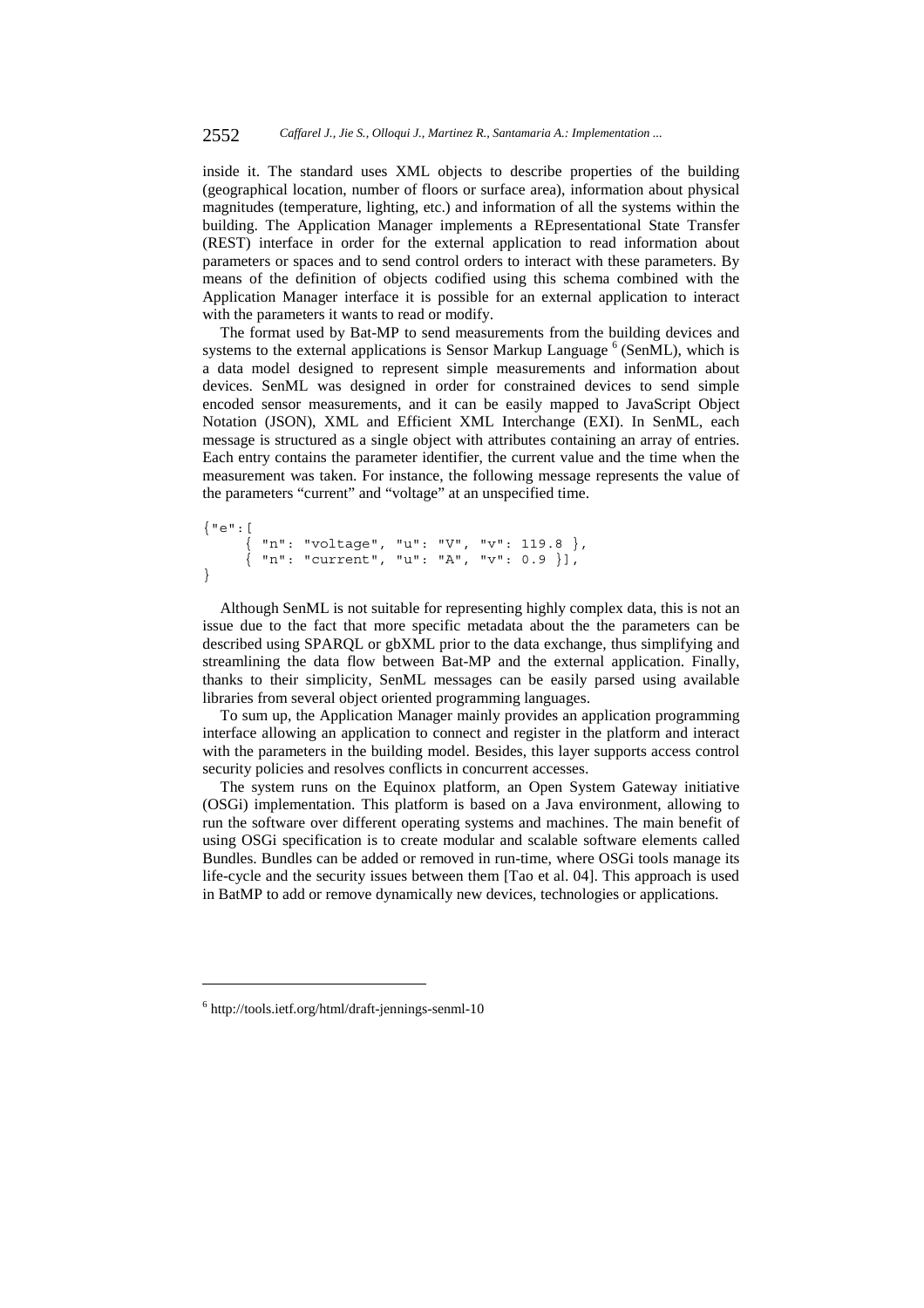# **5 Applications**

In order to test the feasibility of the platform, two independent applications have been deployed.

### **5.1 Monitoring Service**

The first application offers a simple monitoring service of the parameters and devices within the building. This web-based application is described to illustrate a basic Application Manager functionality. All the operations will be executed using SPARQL queries which are sent to the Bat-MP. The main purpose of this Application is to request data of the different sensors present in the Energy Efficiency Research Facility (EERF) at CeDInt-UPM building and show them to the user graphically. These data can represent either real time information such as instant energy consumption or historical information, such as the annual average temperature in a given room.

Providing that the Application has no information about the building in the first place, a SPARQL query will be sent to the platform asking about the rooms within it:

```
PREFIX rdf: <http://www.w3.org/1999/02/22-rdf-syntax-ns#> 
PREFIX ro: <http://www.cedint.upm.es/residentialontology.owl#>
SELECT ?r 
WHERE{ 
  ?b rdf:type ro:Building. 
  ?r rdf:type ro:Room. 
  ?b ro:name "CeDInt-
  UPM"^^<http://www.w3.org/2001/XMLSchema#string>. 
  ?r ro:locateAt ?b 
}
```
The Application will then receive a message containing the list of the rooms and their associated Uniform Resource Identifiers (URIs). If the application wants to know the available parameters inside a specific room with name "/CeDInt-UPM/rooms/show\_room\_1", it will send the following query to the Bat-MP:

```
SELECT ?p 
WHERE{ 
   ?r rdf:type ro:Room. 
   ?p rdf:type ro:Parameter. 
   ?p ro:locateAt ?r. 
   ?r ro:name "/CeDInt-
UPM/rooms/show_room_1"^^<http://www.w3.org/2001/XMLSchema#string
> 
}
```
Once the Application receives the list of Parameters with their corresponding URIs, it can ask for the particular recorded values within a given period of time, or just for a real time value every time it changes. These values will be returned in the form of pairs (date, value) and codified using JSON, a text-based standard format for data exchange through the Internet.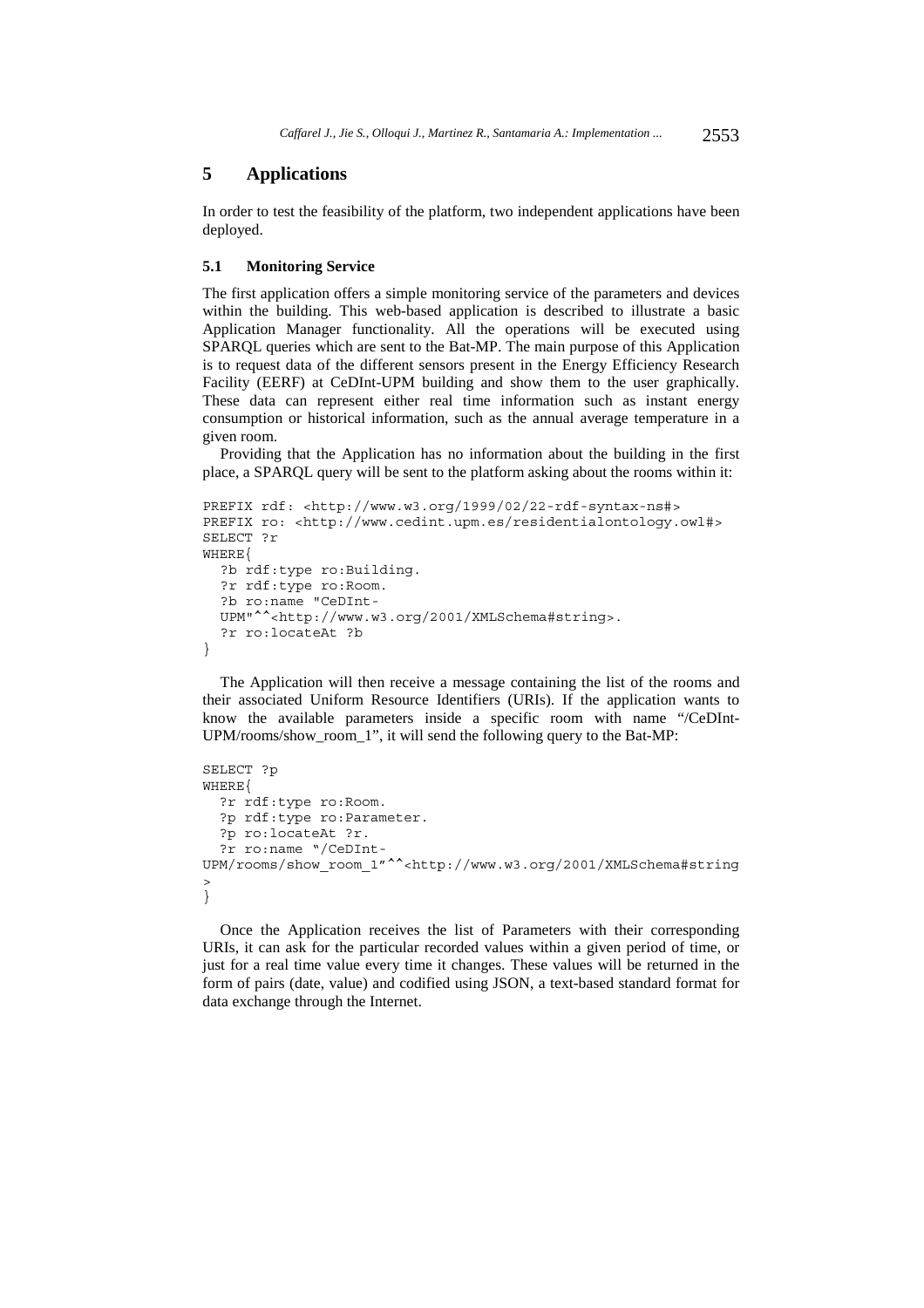Finally, in order to get the consumption value of the HVAC system (with ID "HVAC") in a certain period of time, the following message will be sent:

```
SELECT ?v 
 WHERE{ 
    ?p rdf:type ro:Parameter. 
    ?p ro:id "HVAC". 
    ?m rdf:type ro:Measure. 
    ?p ro:hasMeasure ?m. 
    ?m ro:time ?time. 
    ?m ro:value ?v. 
    FILTER ( 
       xsd:dateTime(?time)>="2012-06-13T00:00:00Z"^^xsd:dateTime 
       && xsd:dateTime(?time)<="2012-06-
30T23:59:59Z"^^xsd:dateTime 
    )} 
 ORDER BY ?time 
}
```
Using these messages, the application graphically shows the user the list of parameters available in the building as well as their values during a certain period of time. The application has been developed using Java Server Pages (JSP) and JavaScript in order to display the graphs. When the application is started and connected to Bat-MP, it shows all the available parameters within the building, structured by floors and rooms. The given parameters are associated to devices using different home automation technologies such as KNX, LonWorks and BACnet. However, the user is not concerned about these technological details.

Once the parameters are shown, the user can select the ones they want to monitor (dragging them into another area). Figure 3 represents this interface.

Once the parameters have been selected, their stored values are shown graphically within an appropriate timescale. Figure 4 shows this interface.

This example shows how it is possible to interact with different Physical Devices within a building considering only the physical quantities they are related to, and independently of the communication protocol they use.

#### **5.2 Climate Control Application (ClimApp)**

The second application offers a more complex functionality consisting in a climate control service. The climate control application ClimApp [Gómez-Otero et al. 12] manages HVAC systems in buildings in order to increase user comfort while reducing energy consumption. ClimApp has been installed at CeDInt building. Using information from various data sources (temperature and humidity sensors connected through KNX on every room and user temperature preferences), ClimApp calculates optimum temperature in every room of the building and sends control orders to the HVAC systems managed through BACnet protocol. ClimApp uses data from KNX temperature and humidity sensors within CeDInt facilities. To get these data from the sensors, a specific KNX protocol implementation is used. If a set of new sensors using another technology such as LonWorks were available to monitor room ambient parameters, its control technology would have to be explicitly integrated in ClimApp.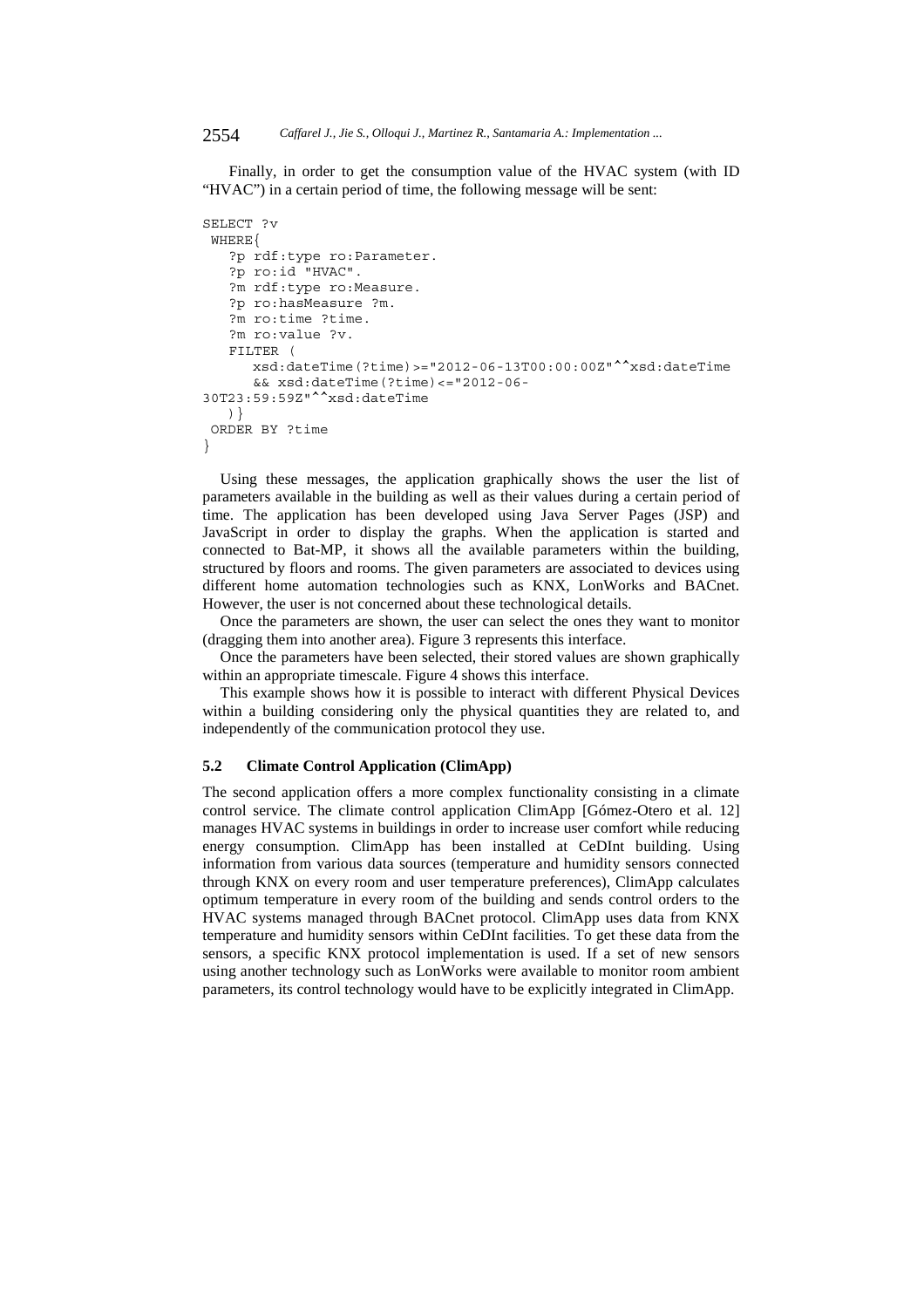

*Figure 3: Monitoring application. Main interface* 



*Figure 4: Monitoring application. Graph interface* 

In order to avoid further developments for the integration of new technologies such as LonWorks in the ClimApp and to test the feasibility of the communication between a complex external application such as ClimApp and Bat-MP, both systems have been integrated. ClimApp has been modified so that instead of checking specific KNX sensors, it registers itself within Bat-MP, uses its REST interface and retrieves these parameter values using the SenML format (temperature and humidity of the rooms)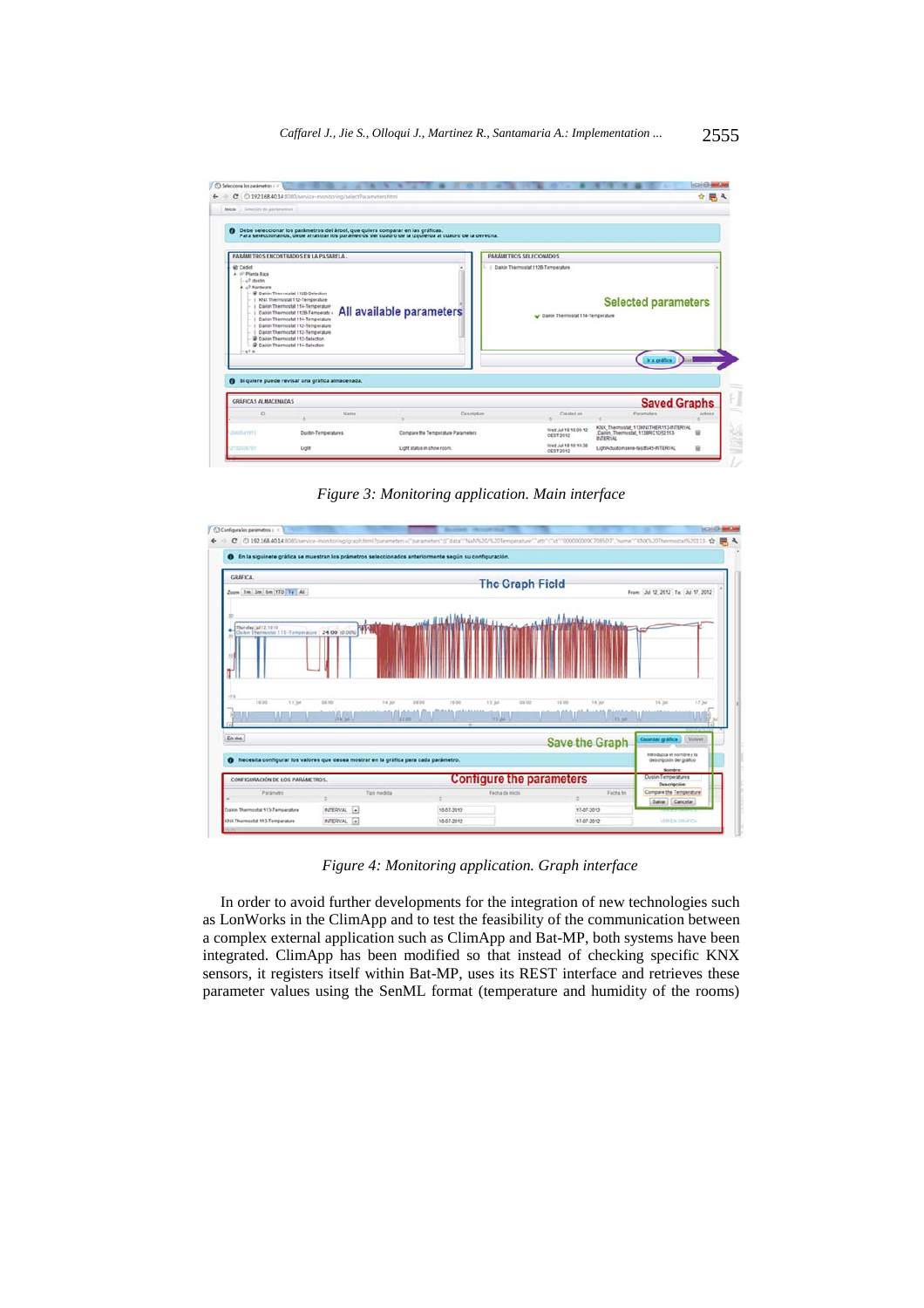#### 2556 *Caffarel J., Jie S., Olloqui J., Martinez R., Santamaria A.: Implementation ...*

with no need to deal with the KNX protocol. Besides, ClimApp obtains temperature values from the outside of the building through a small wireless weather station connected using the IEEE 802.15.4 protocol. This parameter (exterior ambient temperature) is obtained transparently from the underlying technology. Figure 5 shows the integration of both systems.



*Figure 5: ClimApp integration in Bat-MP* 

These applications show the possibility of using an ontology-based building management system within a real environment, offering on the one hand a way to interact with heterogeneous devices transparently of the underlying technologies involved and on the other hand, a middleware to develop different applications using those technologies.

# **6 Conclusions**

This paper presents an open multi-technology energy management platform useful to manage different building automation technologies. The platform tackles current commercial system issues: interconnection between different Building Automation technologies and the possibility of adding new services or applications in order to manage them.

 The system has been designed using an ontology-based approach in order to store information about the building structure and the devices present within it. This ontology makes use of parameter concept. Hence, it is possible to design and implement different services making use of these devices with no knowledge of technological details about the systems present in the building. A Java and OSGi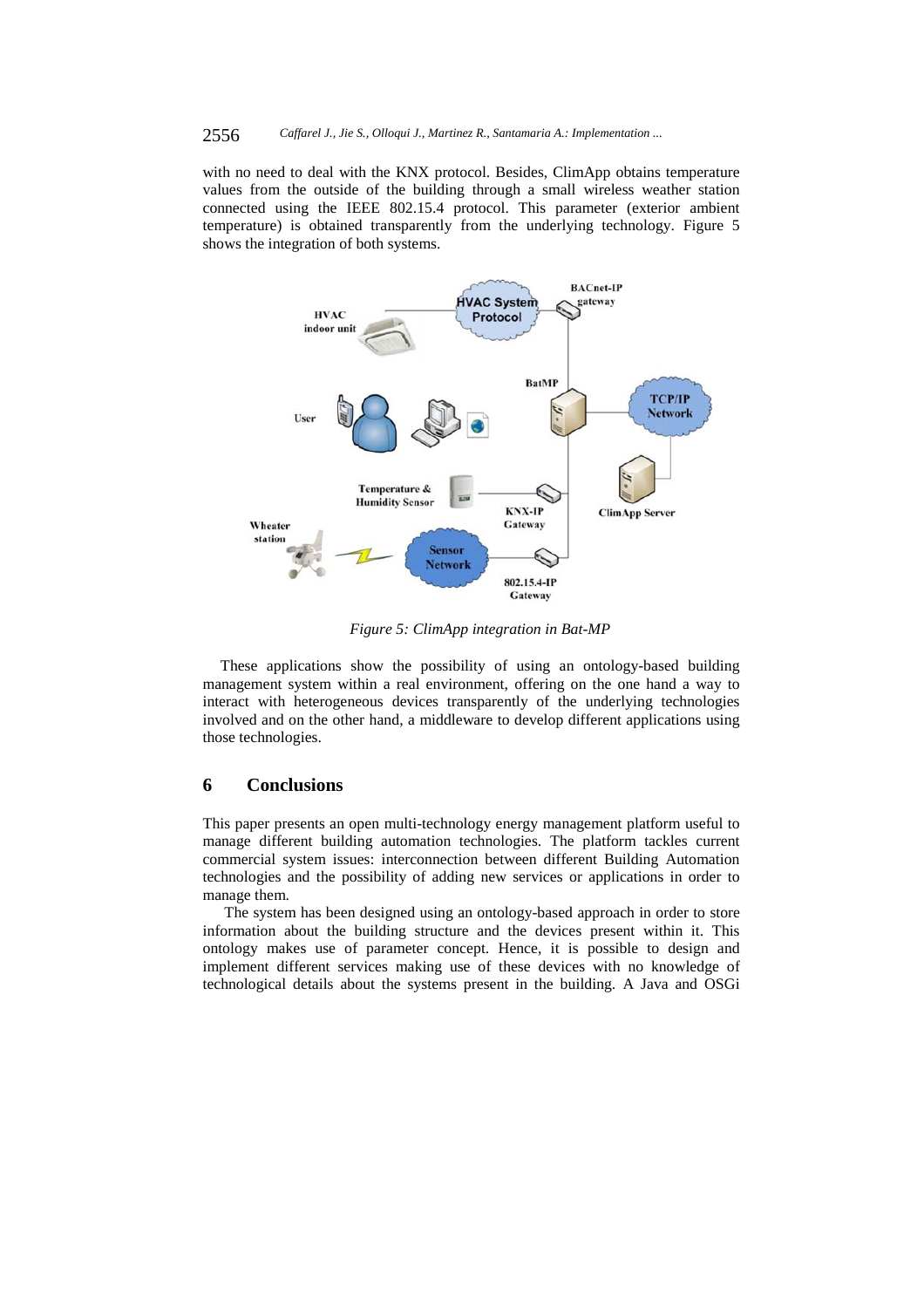based application has been implemented in order to integrate a building model and the different control systems and devices available inside it.

Two different applications have been implemented or adapted in order to test the Bat-MP within a real environment. On the one hand, a monitoring application to collect and show data from the building automation systems has been implemented and tested in a real environment: EERF at CeDInt-UPM. On the other hand, a climate control application using KNX and BACnet protocols has been adapted in order to take advantage of the Bat-MP capabilities.

# **References**

[Bonino et al. 08] Dario Bonino, Emiliano Castellina, Fulvio Corno. "DOG: an Ontology-Powered OSGi Domotic Gateway". 20th IEEE International Conference on Tools with Artifitial Intelligence.

[Chen et al. 04] Chen, H.; Perich, F.; Finin, T.; Joshi, A., "SOUPA: Standard Ontology for Ubiquitous and Pervasive Applications". 2004. The First Annual International Conference on Mobile and Ubiquitous Systems: Networking and Services.

[Erb et al. 07] Erb B, Malinowski B, Neugschwandtner G, Kastner W, Granzer W (2007) "Calimero Project". http://sourceforge.net/projects/calimero.

[Gómez-Otero et al. 12]C. Gómez-Otero, R. Martinez, J. Caffarel "ClimApp: A Novel Approach of an Intelligent HVAC Control System" 2012 WISIS.

[Gómez-Pérez 04] A. Gómez-Pérez, M. Fernandez-López and O. Corcho. "Ontological Engineering with examples from the areas of Knowledge Management, e-Commerce and the Semantic Web". 2004. Springer, 1st edition.

[Guangbin et al. 11] Wang Guangbin et al. "Research on some critical problems of contracting for Building Information Model". 2011 International Conference on Consumer Electronics, Communications and Networks (CECNet).

[Han et al. 12] Donghyuk Han, Jong-Moon Chung, and Raymond C. Garcia. "Energy Efficient Wireless Sensor Networks based on 6LoWPAN and Virtual MIMO Technology". 2012 Sch. of Electr. & Electron. Eng., Yonsei Univ., Seoul, South Korea.

[Haya et al. 04] Haya, P.A., G. Montoro, X. Alamán, 2004. "A prototype of a context-based architecture for intelligent home environments". CoopIS04, *Lecture Notes in Computer Science (LNCS),* Vol. 3290, pág. 477-491.

[Hervás et al. 10] Ramón Hervás, José Bravo, Jesús Fontecha. "A Context Model based on Ontological Languages: a Proposal for Information Visualization". J.UCS (Journal for Universal Computer Science), vol. 16, no.12.

[Jian et al. 08] He Jian, Dong Yumin, Zhang Yong, Huang Zhangqin. "Creating an Ambient-Intelligence Environment Using Multi-Agent System". 2008 International Conference on Embedded Software and Systems Symposia.

[Joo et al.07] Inbong Joo and Jongyoul Park and Euihyun Paik."Developing Ontology for Intelligent Home Service Framework". ISCE 2007. IEEE International Symposium on Consumer Electronics